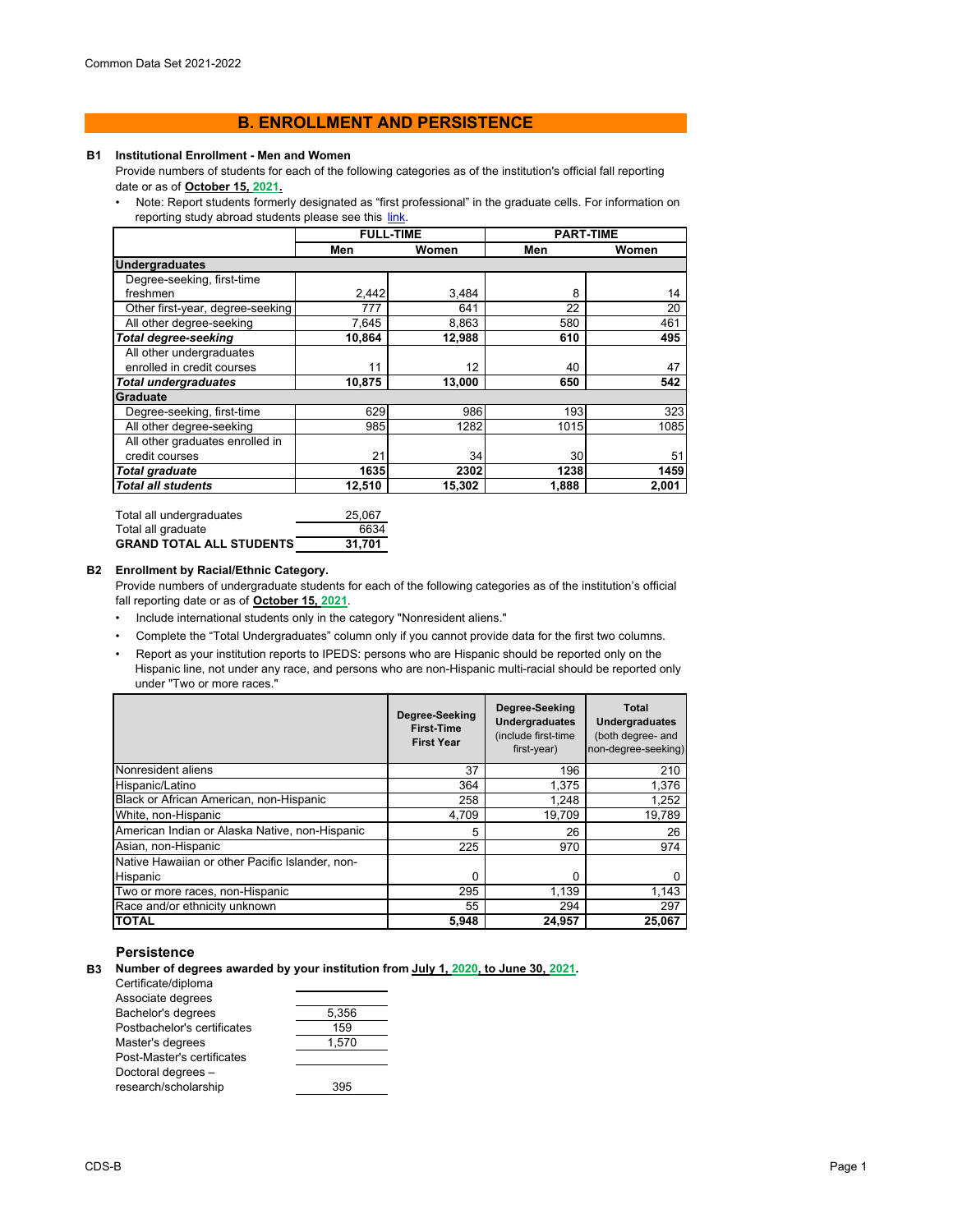Doctoral degrees – professional practice 214 Doctoral degrees – other

**B4-B21: Graduation Rates**

The items in this section correspond to data elements collected by the IPEDS Web-based Data Collection System's Graduation Rate Survey (GRS).

- For complete instructions and definitions of data elements, see the IPEDS GRS Forms and Instructions for the 2021-2022 Survey. https://nces.ed.gov/ipeds/use-the-data/survey-components/9/graduation-rates
- **In the following section for bachelor's or equivalent programs, please disaggregate the Fall 2014 and Fall 2015 cohorts (formerly CDS B4-B11) into four groups:**
- Students who received a Federal Pell Grant\*
- Recipients of a subsidized Stafford Loan who did not receive a Pell Grant
- Students who did not receive either a Pell Grant or a subsidized Stafford Loan
- Total (all students, regardless of Pell Grant or subsidized loan status)

\*Students who received both a Federal Pell Grant and a subsidized Stafford Loan should be reported in the "Recipients of a Federal Pell Grant" column.

For each graduation rate grid below, the numbers in the first three columns for Questions A-G should sum to the cohort total in the fourth column (formerly CDS B4-B11).

## **For Bachelor's or Equivalent Programs**

Please provide data for the **Fall 2015** cohort if available. If Fall 2015 cohort data are not available, provide data for the **Fall 2014** cohort.

## *Fall 2015 Cohort*

|   |                                                                                                                                                                                                                                                                                                 | Recipients of a<br><b>Federal Pell</b><br>Grant | Recipients of a<br>Subsidized<br><b>Stafford Loan who</b><br>did not receive a<br>Pell Grant | <b>Students who did</b><br>not receive either a<br>Pell Grant or a<br>subsidized<br><b>Stafford Loan</b> | Total<br>(sum of 3 columns<br>to the left) |
|---|-------------------------------------------------------------------------------------------------------------------------------------------------------------------------------------------------------------------------------------------------------------------------------------------------|-------------------------------------------------|----------------------------------------------------------------------------------------------|----------------------------------------------------------------------------------------------------------|--------------------------------------------|
| A | Initial 2015 cohort of first-time, full-<br>time, bachelor's (or equivalent)<br>degree-seeking undergraduate<br>students                                                                                                                                                                        | 1303                                            | 693                                                                                          | 2704                                                                                                     | 4700                                       |
| в | Of the initial 2015 cohort, how many<br>did not persist and did not graduate<br>for the following reasons:<br>• Deceased<br>• Permanently Disabled<br>· Armed Forces<br>· Foreign Aid Service of the Federal<br>Government<br>• Official church missions<br>• Report Total Allowable Exclusions | 0                                               | 0                                                                                            | 0                                                                                                        | 0                                          |
| C | Final 2015 cohort, after adjusting for<br>allowable exclusions                                                                                                                                                                                                                                  | 1303                                            | 693                                                                                          | 2704                                                                                                     | 4700                                       |
| D | Of the initial 2015 cohort, how many<br>completed the program in four years<br>or less (by Aug. 31, 2019)                                                                                                                                                                                       | 554                                             | 343                                                                                          | 1631                                                                                                     | 2528                                       |
| Е | Of the initial 2015 cohort, how many<br>completed the program in more than<br>four years but in five years or less<br>(after Aug. 31, 2019 and by Aug. 31,<br>2020)                                                                                                                             | 189                                             | 117                                                                                          | 443                                                                                                      | 749                                        |
| F | Of the initial 2015 cohort, how many<br>completed the program in more than<br>five years but in six years or less<br>(after Aug. 31, 2020 and by Aug. 31,<br>2021)                                                                                                                              | 44                                              | 13                                                                                           | 57                                                                                                       | 114                                        |
| G | Total graduating within six years (sum<br>of lines D, E, and F)                                                                                                                                                                                                                                 | 787                                             | 473                                                                                          | 2131                                                                                                     | 3391                                       |
| н | Six-year graduation rate for 2015<br>cohort (G divided by C)                                                                                                                                                                                                                                    | 0.60399079                                      | 0.682539683                                                                                  | 0.788091716                                                                                              | 0.721489362                                |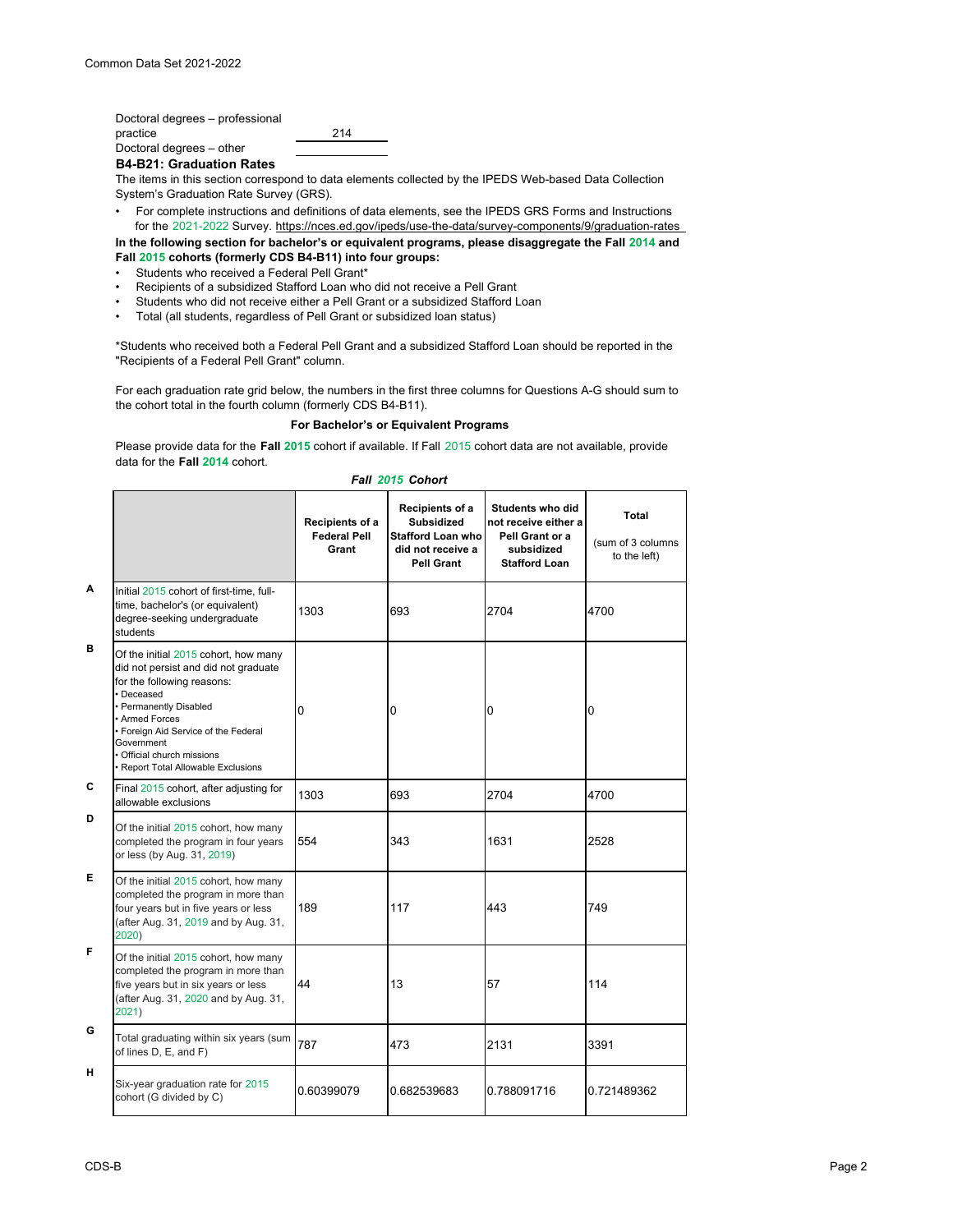|   | Fall 2014 Cohort                                                                                                                                                                                                                                                                                     |                                                 |                                                                                                     |                                                                                                   |                                                   |
|---|------------------------------------------------------------------------------------------------------------------------------------------------------------------------------------------------------------------------------------------------------------------------------------------------------|-------------------------------------------------|-----------------------------------------------------------------------------------------------------|---------------------------------------------------------------------------------------------------|---------------------------------------------------|
|   |                                                                                                                                                                                                                                                                                                      | Recipients of a<br><b>Federal Pell</b><br>Grant | Recipients of a<br><b>Subsidized</b><br><b>Stafford Loan who</b><br>did not receive a<br>Pell Grant | Students who did<br>not receive either a<br>Pell Grant or a<br>subsidized<br><b>Stafford Loan</b> | <b>Total</b><br>(sum of 3 columns<br>to the left) |
| Α | Initial 2014 cohort of first-time, full-<br>time, bachelor's (or equivalent)<br>degree-seeking undergraduate<br>students                                                                                                                                                                             | 1367                                            | 682                                                                                                 | 2640                                                                                              | 4689                                              |
| в | Of the initial 2014 cohort, how many<br>did not persist and did not graduate<br>for the following reasons:<br>· Deceased<br>· Permanently Disabled<br><b>Armed Forces</b><br>• Foreign Aid Service of the Federal<br>Government<br>· Official church missions<br>· Report Total Allowable Exclusions | $\Omega$                                        | $\mathbf{0}$                                                                                        | 0                                                                                                 | $\mathbf{0}$                                      |
| C | Final 2014 cohort, after adjusting for<br>allowable exclusions                                                                                                                                                                                                                                       | 1367                                            | 682                                                                                                 | 2640                                                                                              | 4689                                              |
| D | Of the initial 2014 cohort, how many<br>completed the program in four years<br>or less (by Aug. 31, 2018)                                                                                                                                                                                            | 575                                             | 321                                                                                                 | 1499                                                                                              | 2395                                              |
| Е | Of the initial 2014 cohort, how many<br>completed the program in more than<br>four years but in five years or less<br>(after Aug. 31, 2018 and by Aug. 31,<br>2019)                                                                                                                                  | 216                                             | 114                                                                                                 | 466                                                                                               | 796                                               |
| F | Of the initial 2014 cohort, how many<br>completed the program in more than<br>five years but in six years or less<br>(after Aug. 31, 2019 and by Aug. 31,<br>2020)                                                                                                                                   | 46                                              | 22                                                                                                  | 76                                                                                                | 144                                               |
| G | Total graduating within six years (sum<br>of lines D, E, and F)                                                                                                                                                                                                                                      | 837                                             | 457                                                                                                 | 2041                                                                                              | 3335                                              |
| н | Six-year graduation rate for 2014<br>cohort (G divided by C)                                                                                                                                                                                                                                         | 0.612289685                                     | 0.670087977                                                                                         | 0.773106061                                                                                       | 0.71123907                                        |

# **For Two-Year Institutions**

Please provide data for the **2018** cohort if available. If **2018** cohort data are not available, provide data for the **2017** cohort.

|            |                                                                                                                                                                                                                                                                                                                | 2018 Cohort | 2017 Cohort |
|------------|----------------------------------------------------------------------------------------------------------------------------------------------------------------------------------------------------------------------------------------------------------------------------------------------------------------|-------------|-------------|
|            | <b>B12</b> Initial cohort, total of first-time, full-time degree/certificate-seeking students:                                                                                                                                                                                                                 |             |             |
|            | <b>B13</b> Of the initial cohort, how many did not persist and did not graduate for the<br>following reasons:<br>• Death<br>• Permanently Disability<br>• Service in the armed forces.<br>• Foreign aid service of the federal government<br>• Official church missions<br>• Report total allowable exclusions |             |             |
| <b>B14</b> | Final cohort, after adjusting for allowable exclusions:                                                                                                                                                                                                                                                        | 0           | 0           |
| <b>B15</b> | Completers of programs of less than two years duration (total):                                                                                                                                                                                                                                                |             |             |
|            | <b>B16</b> Completers of programs of less than two years within 150 percent of normal<br>time:                                                                                                                                                                                                                 |             |             |
| <b>B17</b> | Completers of programs of at least two but less than four years (total):                                                                                                                                                                                                                                       |             |             |
|            | <b>B18</b> Completers of programs of at least two but less than four-years within 150<br>percent of normal time:                                                                                                                                                                                               |             |             |
|            |                                                                                                                                                                                                                                                                                                                |             |             |